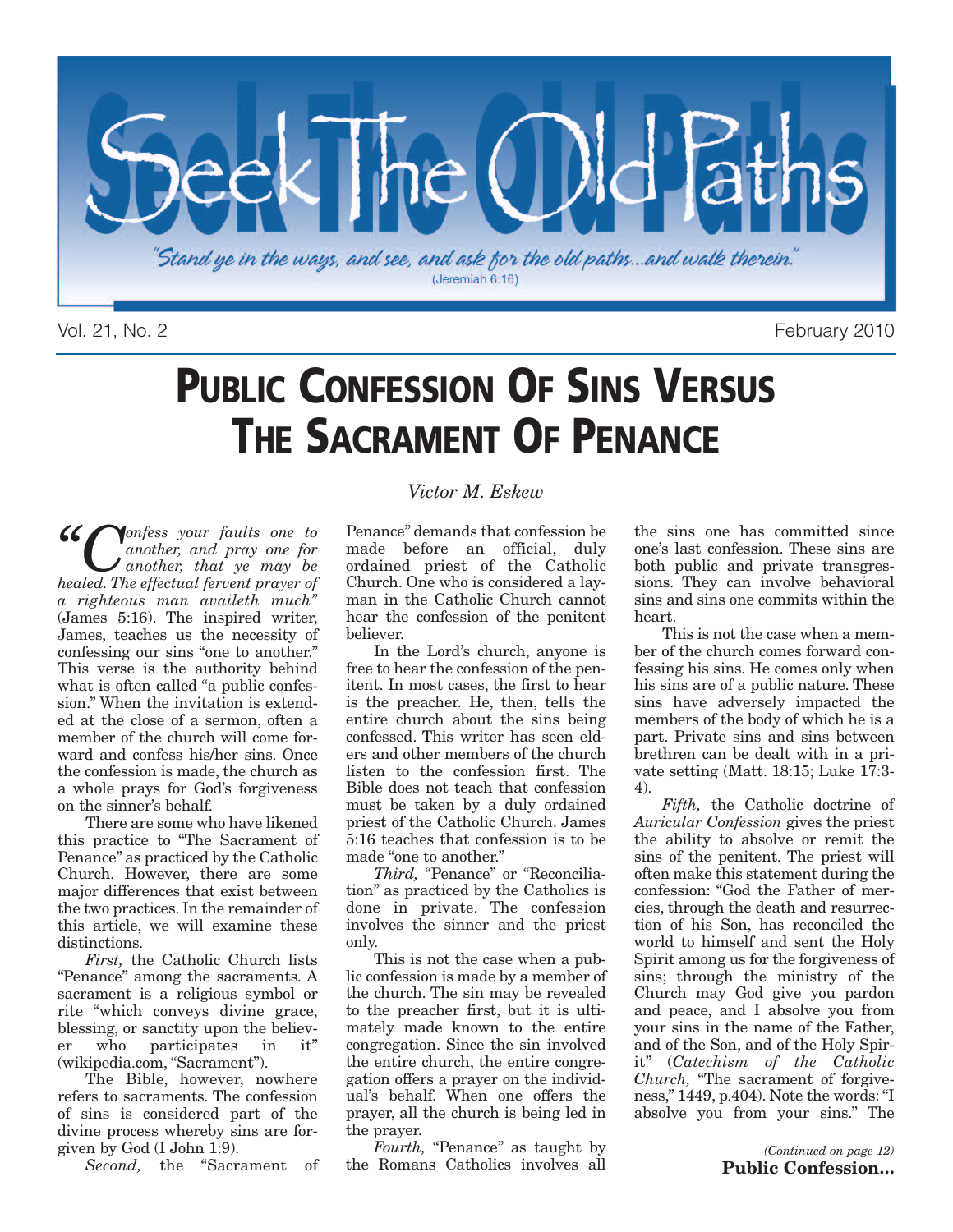

*Garland M. Robinson*

#### *The people were warned time and time again, don't deviate from God's law. Don't depart from it to the left hand or to the right hand.*

**T**hink of the church (which<br>began in Jerusalem on Pente-<br>cost in Acts 2) as a straight<br>"line" drawn on a board starting at began in Jerusalem on Pente-"line" drawn on a board, starting at the bottom (33 A.D.) and moving upward (today and beyond). This line represents the faithful true church of Christ. It is always moving upward in a straight line. As the years and centuries come and go, there are some (and/or many) who depart from the line, some to the "left" and some to the "right."

The New Testament speaks plainly of a great apostasy from the faith. *"Now the Spirit speaketh expressly, that in the latter times some shall depart from the faith, giving heed to seducing spirits, and doctrines of devils; Speaking lies in hypocrisy; having their conscience seared with a hot iron; Forbidding to marry, and commanding to abstain from meats, which God hath created to be received with thanksgiving of them which believe and know the truth"* (I Tim. 4:1-3). Paul wrote to the church at Thessalonica concerning the Lord's second coming and said, *"Let no man deceive you by any means: for that day shall not come, except there come a falling away first, and that man of sin be revealed, the son of perdition; Who opposeth and exalteth himself above all that is called God, or that is worshipped; so that he as God sitteth in the temple of God, shewing himself that he is God. Remember ye not, that, when I was yet with you, I told you these things"* (II Thess. 2:3-5). In verse 7, Paul tells them the apostasy had already begun. Paul met with the elders of the church at Ephesus and said, *"Take heed therefore unto yourselves, and to all the flock, over*

*the which the Holy Ghost hath made you overseers, to feed the church of God, which he hath purchased with his own blood. For I know this, that after my departing shall grievous wolves enter in among you, not sparing the flock. Also of your own selves shall men arise, speaking perverse things, to draw away disciples after them. Therefore watch, and remember, that by the space of three years I ceased not to warn every one night and day with tears"* (Acts 20:28-31). This text says that even some elders will be leading the way into apostasy. Sad, sad indeed! Not much has changed since then.

God has always warned his people to not stray from the "strait and narrow." We are always to walk in His Path and follow His Way. This was made clear to Moses and the children of Israel. In Deuteronomy chapter five we read, *"And Moses called all Israel, and said unto them, Hear, O Israel, the statutes and judgments which I speak in your ears this day, that ye may learn them, and keep, and do them. ... Ye shall observe to do therefore as the LORD your God hath commanded you: ye shall not turn aside to the RIGHT HAND or to the LEFT"* (vs.1,32).This same admonition is seen throughout the Scriptures. The people were warned time and time again, don't deviate from God's law. Don't depart from it to the left hand or to the right hand.

#### **THE LEFT HAND**

The "left hand" is often referred to as "liberal." Liberalism is defined as "the quality or state of being liberal. Advocating the freedom of the individual to assure unrestricted development in all spheres of human endeavors and guarantees of individual rights."

The left hand is also being referred to as "progressive." We're hearing more and more of some individuals and/or congregations being progressive. You would think that being progressive would be a good thing. What could possibly be wrong with favoring or advocating progress and/or using new ideas and methods? But this is not how the term is being used. When liberals use the word progressive, they have in mind "change" or "reform" as opposed to maintaining things as they are (as God has legislated). They desire to employ or advocate more enlightened or liberal ideas. They do not intend to be bound or limited by the Scriptures. They want to progress beyond the limits of the Scriptures. However, maintaining things as they are, as they have always been (tradition), is a good thing if it came from the apostles (cf. II Thess. 3:6). The traditions of men are condemned in the Scriptures (cf. Mark 7:1-13). But the traditions established by the apostles and inspired penmen of the New Testament are authorized. They are what we are to maintain (II Tim. 1:13). They are the words from which we will be judged (John 12:48).

The "left hand" (liberals, progressives) takes liberties with God's law. This position does not respect God's law and refuse to be bound by it. It says, "I know some say God forbids this or that, but I believe it will be alright to do it anyway. God is a loving God and he won't condemn me for violating his will." Such an idea does not respect God's laws and therefore does not recognize his authority. **The left hand allows what God forbids.** Individuals who wander off the "strait and narrow" path to the left hand, don't believe God means what he says.They do not believe the Bible is a rule book, a guide, a model, a pattern that is to be respected and followed. They look at, with disdain (disgust, outrage), anyone who believes in doing exactly what God says, nothing more and nothing less. However, those who espouse this position think they are right and do not recognize they could even possibly be wrong. They don't see they are going beyond the boundaries God has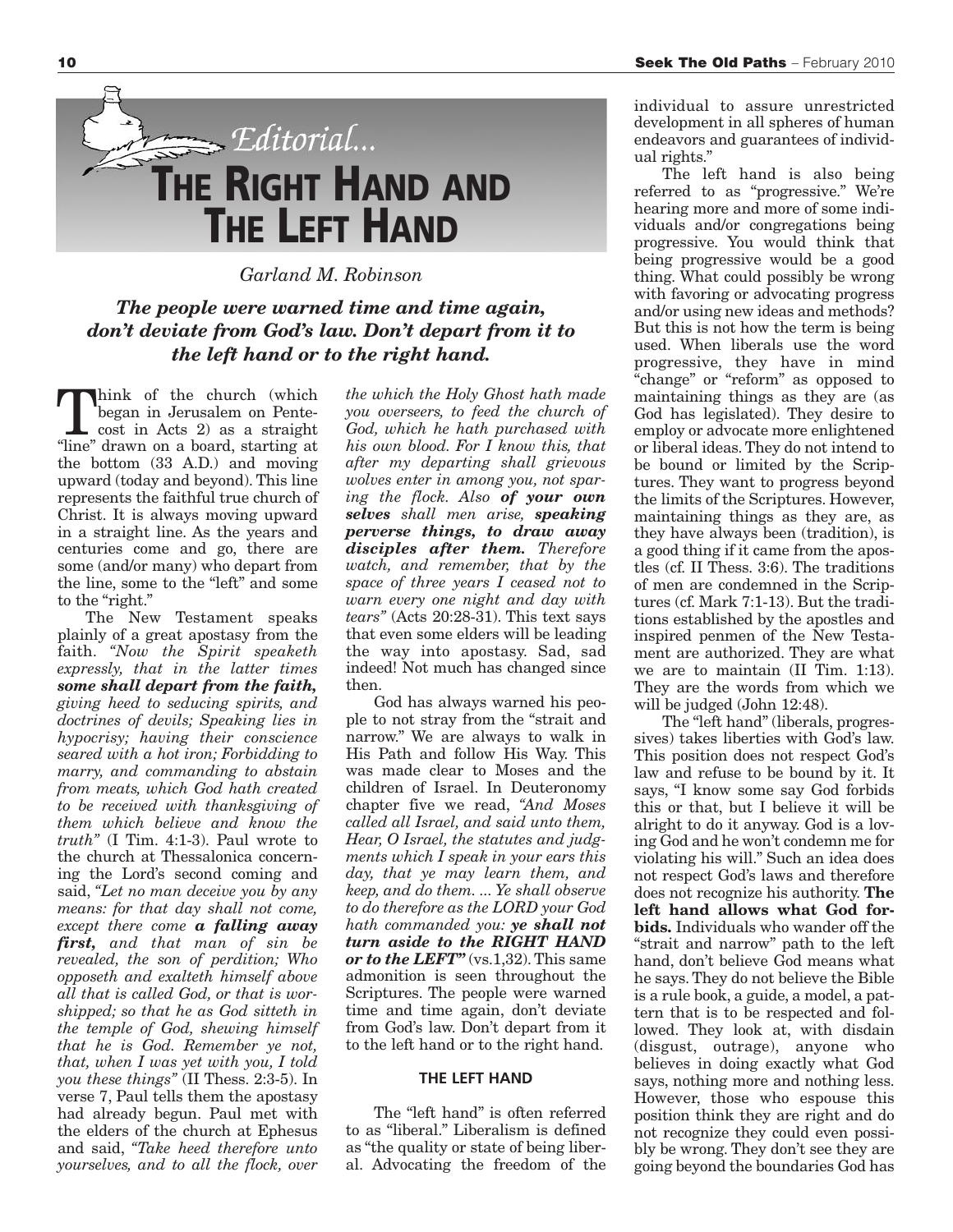given.

Liberals use all manner of terms and expressions in an effort to cast down those who love the Lord enough to honor and obey his will terms such as legalists, pharisees(ism), right wingers, narrow minded (while they are broad minded), bible thumpers. Their attempt is to "poison the well" in the minds of those whom they seek to influence so they will not be receptive to the truth or those who uphold the truth.

The "left hand" believes in going beyond God's word — allowing more than God allows. Those on the "left" act without authority from God. Authority is not important to them. They think the principle of authority is silly and foolish and they laugh at those who follow it. To them, it is sinful to see the Bible as the pattern, the blueprint. However, Colossians 3:17 demands authority for all we say and do. *"And WHATSOEVER ye do in WORD OR DEED, DO ALL IN THE NAME OF THE LORD Jesus, giving thanks to God and the Father by him."*

Those who have gone off course on the "left hand" stand condemned in 2 John 9-11. *"Whosoever transgresseth, and abideth not in the doctrine of Christ, hath not God. He that abideth in the doctrine of Christ, he hath both the Father and the Son. If there come any unto you, and bring not this doctrine, receive him not into [your] house, neither bid him God speed: For he that biddeth him God speed is partaker of his evil deeds."* The same point is made in First Corinthians 4:6. We are not to think above or beyond that which is written. Those on the "left hand" and the liberties they take with God's Word, cause division. Romans 16:17-18 tells us what to do with those who cause division. *"Now I beseech you, brethren, mark them which cause divisions and offences contrary to the doctrine which ye have learned; and avoid them. For they that are such serve not our Lord Jesus Christ, but their own belly; and by good words and fair speeches deceive the hearts of the simple."*

#### **THE RIGHT HAND**

The "right hand" is the opposite of the "left hand." Whereas the "left

hand" ignores the laws of God and acts in open violation to them, the "right hand" stops short of God's laws. This approach to the Bible will not allow the liberties God permits. **The right hand forbids what God allows.** It is to make laws God did not make and bind them upon themselves and others. The "right hand" looks at scriptures which authorize an action and will not allow it. They forbid (prohibit, refuse, outlaw) anyone to observe what God allows (authorizes, grants). It "binds" where God has not "bound."

There is no one word that would particularly identify this position. In the sense that one may oppose what God allows, such could be called "anti" — against. Some of the Pharisees made laws based upon their traditions and bound them upon others (Mark 7:1-13). The Lord condemned them for their hypocrisy and elevating tradition above law. (As there is a sense in which the word "liberal" is good, such as being liberal givers, II Cor. 9:6-7; there is a sense in which the word "anti" is good.That is, we are to be against everything God forbids. But these definitions are not what is under consideration in this article.)

Sometimes the word "conservative" is used to apply to those who make laws God did not make. However, the definition of the word "conservative" does not show this to be the case. The word "conservative" according to Random House Dictionary is: "disposed to preserve existing conditions, institutions, etc. Traditional in style or manner. A person who is conservative in principles, actions, habits, etc." Webster says the same. Dictionary.com says, "disposed to preserve existing conditions, institutions, etc. or to restore traditional ones, and to limit change." This being the case, it appears that one who believes in following the New Testament and using it as a pattern is a conservative. That is, such a person is doing exactly what the New Testament authorizes — not deviating to the right hand or to the left. This is one who does not make laws that God did not make, nor does he loose (ignore, disregard) the laws that God did make.

The truth of the matter is that God's Word is *"...true from the beginning: and every one of thy righteous*

*judgments endureth for ever"* (Psa. 119:160). God's word is "strait and narrow" (Matt. 7:14). That means it is "close, hemmed in, to crowd." It is the way that leads to eternal life and few are those who follow it. The Truth is the strait and narrow path between the extremes of the right hand and the left hand. If you are driving down the road and run off into the ditch, it doesn't make any difference if it's the ditch on the left or the right, you're still in the ditch! One is just as bad as the other.

All the ways to the left and all the ways to the right, constitute the broad and wide way (Matt. 7:13). Imagine a clock on the wall. 12 o'clock is the way that leads to God and heaven. Anything and everything to the left of 12 ignores some or many of the laws God made. Consequently, it is the wrong way. Anything and everything to the right of 12 makes laws God did not make. Consequently, it is the wrong way. 12 o'clock is single, narrow, strait. It includes all the ways and laws of God. It is the New Testament (when "rightly divided," 2 Tim. 2:15). It does not include man-made ways whether they "loose" laws God made or "bind" laws God did not make. Everything from 12:01 to 11:59 is the wrong way. This way is wide and broad and easily contrasted with the strait and narrow (cf. Matt. 7:13-14).

It is easy to choose to go the way that is broad and wide. That is the way the world is rushing along. The Lord's way is exclusive and narrow. Jesus said, *"I am the way, the truth, and the life: no man cometh unto the Father, but by me"* (John 14:6). That does not allow any other religion. That does not allow any other "socalled" savior. That does not allow any other way. We must choose the way of truth (Psa. 119:30) or be lost!

Which way are you traveling? Are you on the left or on the right? Or, are you on the strait and narrow? Don't apologize for loving the truth and holding to the "old paths" which is the good way, the right way (cf. Jer. 6:16). It's the ONLY way that leads to life everlasting. *"Examine yourselves whether ye be in the faith"* (II Cor. 13:5).

#### **PLEASE SEND US YOUR CHANGE OF ADDRESS**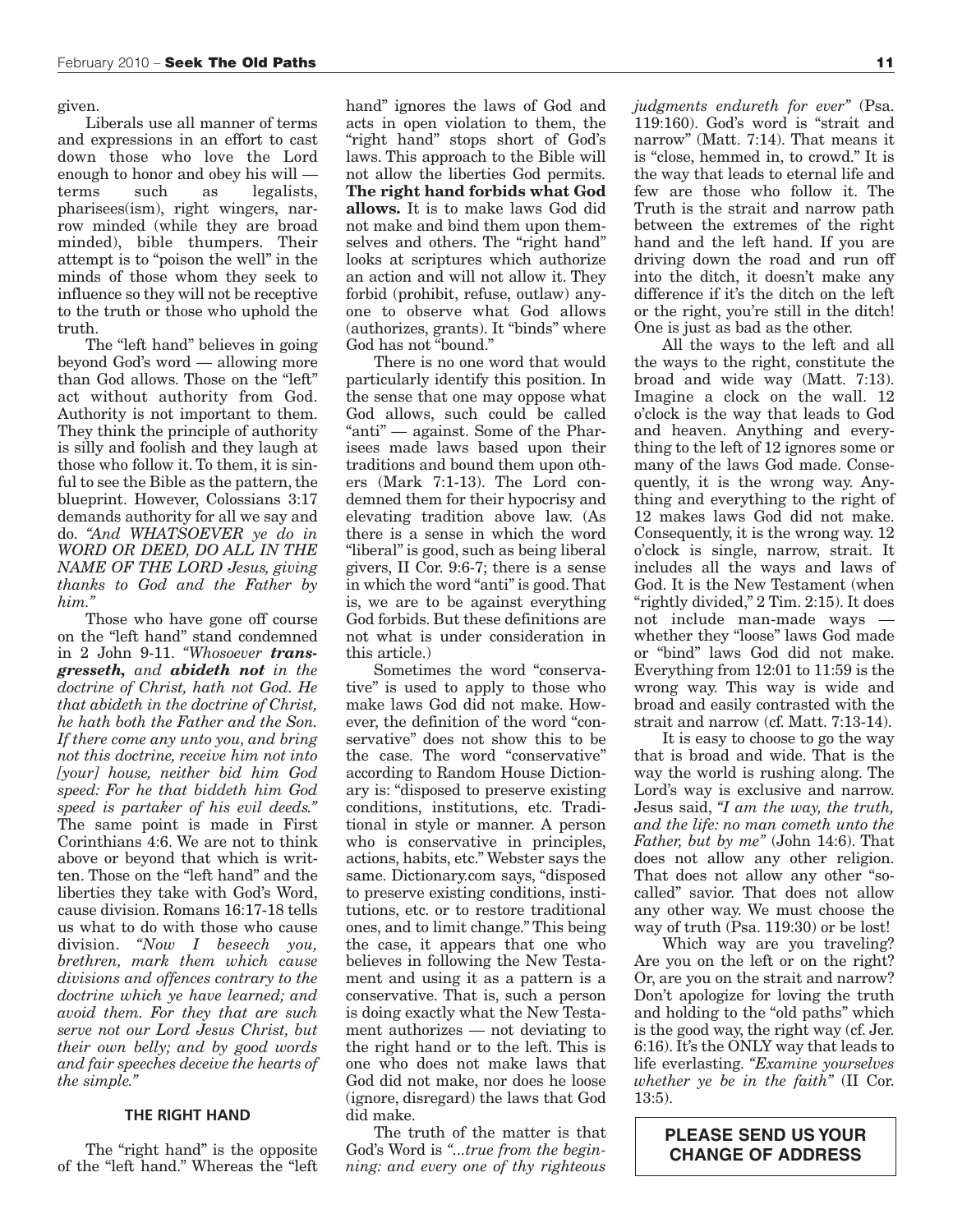# **LAW AND GRACE**

*Franklin Camp, deceased*

**A** major problem in religion today<br>is a misconception of law and<br>prace. This has been a stumis a misconception of law and bling block from the time sin entered the world.

A failure to grasp the subject is fatal to the soul. Grace is the foundation of redemption. The one who errs here will miss heaven (Eph. 2:8-10).

A cardinal fallacy is the doctrine that law excludes grace. This position creates paramount issues. If grace excludes law, it excludes obedience. Law is essential to obedience. One must have something to obey. One cannot obey nothing.

The religious world generally denies the necessity of obedience in becoming a Christian. Some equate obedience with works that do not save. But James 2:14-26, along with other passages, cannot be harmonized with the doctrine of "faith alone."

Others know obedience is essential, yet struggle in trying to exclude law, but not obedience. If grace excludes all law, no door is open for obedience.

If law excludes grace, one of two things must follow: either there is no room for obedience, or if obedience is essential, one must explain what must be obeyed. One may say "commandments" must be obeyed, but this will not resolve the issue. A difference in "command" and "law" cannot be explained by those who reject law but want to retain commands. *"Blessed are the undefiled in the way, who walk in the law of the Lord. ... Then shall I not be ashamed, when I have respect to all thy commandments"* (Psalm 119:1,6). Law and commandments are synonymous terms throughout the Bible.

Does grace exclude obedience to the commands of the Gospel? The Gospel has commands (I Cor. 14:37). God would not provide salvation by grace and give commands that conflict with grace.

Some say grace and commands harmonize. If grace and commands harmonize, grace and law also harmonize. The exclusion of law excludes commands. There is no way one can exclude law and include commands.

Denominational preachers try to

avoid the problem by teaching obedience is not essential in becoming a Christian, but is necessary for the Christian. When pressed, they will deny that one's obedience has anything to do with salvation, but they refuse to teach their members obedience is not important. Thus, they find themselves in a strange situation obedience is important, but not required.

Some say, "But a Christian will want to obey." Why obey something that has no relationship to going to heaven?

Let me raise some questions for those teaching that grace excludes law. Is grace no longer essential *after* becoming a Christian? When one is saved by grace, does he then live the Christian life by law without grace? Surely not. Does it not follow that one obeys after becoming a Christian and that obedience does not conflict with grace? When the Christian obeys, what is obeyed? If commands, it is law.

One not only becomes a Christian by faith, but the Christian lives by faith (Gal. 2:11,20). One cannot live the Christian life by faith alone that is, faith minus obedience. Then why think one may become a Christian by faith minus obedience?

No one denies a Christian must be obedient (Heb. 5:8,9). What does the Christian obey? Is it law? If not, what does he obey? If law, then law does not exclude grace. Christians are not sinlessly perfect. That kind of imperfection requires grace.

There is the second law of pardon for the Christian. I do not hesitate to refer to it as the law of pardon for a Christian. When a Christian sins, he must repent (Acts 8:22). He must confess his sin and pray (I John 1:7-9; Acts 8:22).

Would one deny that a Christian must obey these commands? When one obeys them, is it submission to law? Does one's obedience cancel out grace?

When one is forgiven, it must be in one of two ways: merit or grace. Forgiveness by merit is an impossibility. Pardon is extended only through grace. When a Christian sins, repents, confesses it, and prays, he has submitted to law and receives pardon. Obedience is necessary, but it does not earn pardon.

If the second law of pardon does

not conflict with grace, why would the first law of pardon, the one for the alien?

Grace does not exclude law if correctly interpreted.

#### **Public Confession…**

*(Continued from page 9)*

word "I" refers to the priest. The Catholics believe that a priest has the power to forgive sins.

In the Lord's church, when prayer is offered for the penitent, God is addressed. The one praying asks the Father in heaven to forgive the one who has come confessing his/her sins.

*Sixth,* the Catholic Confession also involves what is referred to as "satisfaction." In the *Catechism,* we read the following: "Absolution takes away sin, it does not remedy all the disorders sin has caused. Raised up from sin, the sinner must still recover his full spiritual health by doing something more to make amends for sin: he must'make satisfaction for' or 'expiate' his sins. This satisfaction is also called 'penance' (p.407). Mere confession, therefore, is not enough according to Catholics. There must be a payment. "It can consist of prayer, an offering, works of mercy, service of neighbor, voluntary self-denial, sacrifices, and above all patient acceptance of the cross we bear" (*Catechism,* p.407).

The public confession in the Lord's church **never** involves satisfaction or penance. The penitent is never told that he must do something more after repentance and confession in order to be right with God.

The six things we have discussed show that a great gulf exists between our public confession and the Auricular Confession of the Catholic Church. To make the claim that they are similar is a false claim. The confession of sins as practiced in the church of Christ harmonizes with James 5:16. The Sacrament of Penance contains much that is manmade. May each of us be pleased to "confess your faults one to another, and pray one for another." We do this because of God's promise that the effectual fervent prayer of a righteous man avails much.

> *312 Franklin Dr. Paris, TN 38242*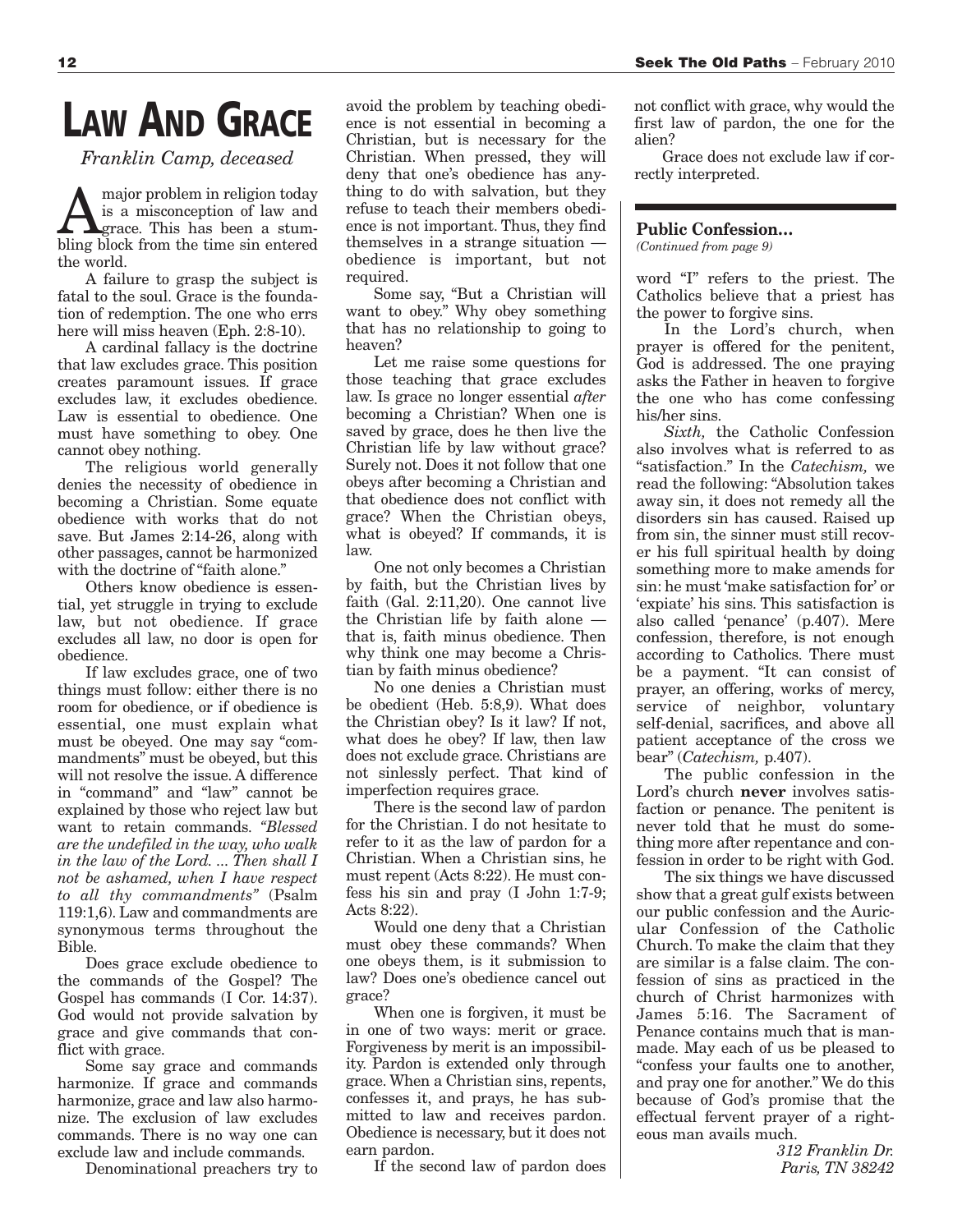# **GOD'S WILL AND MAN'S SALVATION**

1 Timothy 2:3-4, "For this is good and acceptable in the sight of God our Saviour; Who will have all men to be saved, and to come unto Timothy 2:3-4, *"For this is good and acceptable in the sight of God our Saviour; Who will have the knowledge of the truth."*

Some teach that God's will is IRRESISTIBLE and that all will be saved. There is the argument that whatever God wills cannot be resisted by man and will invariably come to pass. This writer would in no wise suggest that all of God's will can be resisted by man. Many things that God has willed cannot be stopped. The establishment of the kingdom of Christ could not be stopped by the Jews as some suggest. The end of time and the judgment day will not be stopped by man. On the other hand, there are some parts of God's will that men resist every day. If this were not so, then irreversible damage is done to the entirety of God's word and especially to the statements of Paul in the verses above.

In 1 Timothy 2:3-4, Paul says that God "will have all men to be saved and to come to the knowledge of the truth." If all of God's will invariably comes to pass, this statement of Paul presents two problems.

First, Paul says it is God's will for everyone to be saved. If it is the case that God's will is irresistible, then all men will be saved regardless of who they are or whatever they do. If it is the case that God's will cannot be resisted, then there will be universal salvation.

Second, if all are automatically saved by God's will, what would be the purpose of "coming to the knowledge of the truth?" If God wills man to be saved, and man has nothing to do with his own salvation; then knowledge of truth is of no consequence.

Any good student of the Bible knows that anything willed by God which depends only upon His action will invariably come to pass such as: *"And God said, Let there be light: and there was light"* (Gen. 1:3); or *"And God said, Let us make man in our image, after our likeness..."* (Gen. 1:26). These all depended upon God's action alone, and they came to pass *John D. Cotham*

just as they were willed.

However, God has determined (willed) that many things are dependent upon man's will and action. Anything dependent upon man's will does not invariably come to pass. God willed that man offer a specific sacrifice (Gen. 4:3-5; Heb. 11:4). Abel followed God's will, Cain did not. Noah and his family carried out God's will and were saved; the rest rejected God's will and were lost (Genesis chapters 6 and 7). In another case, God willed the destruction of Nineveh, but the citizens of Nineveh repented. The destruction did not come to pass because, in this case, man's will to repent prompted God to change His will.

It is truly God's will that ALL men be saved: *"For God so loved the world, that he gave his only begotten Son, that whosoever believeth in him should not perish, but have everlasting life"* (John 3:16). The Hebrew writer said, *"But we see Jesus, who was made a little lower than the angels for the suffering of death, crowned with glory and honour; that he by the grace of God should taste death for every man"* (Heb. 2:9). It is God's will that ALL men come to the knowledge of the truth (I Tim. 2:4). Man can know the truth for Jesus said, *"And ye shall know the truth, and the truth shall make you free"* (John 8:32). Yet the fact is, God has left it to the will of man to seek that knowledge and the salvation that is offered through Jesus. Man must still obey God's will in order to have salvation. *"And being made perfect, he became the author of eternal salvation unto all them that obey him"* (Heb. 5:9).

Not only must man obey God's conditions for the forgiveness of sins, but man must continue to obey. Notice 1 John 1:7-9,*"if we walk in the light, as he is in the light, we have fellowship one with another, and the blood of Jesus Christ his Son cleanseth us from all sin. If we say that we have no sin, we deceive ourselves, and the truth is not in us. If we confess our sins, he is faithful and just to forgive us our sins, and to* *cleanse us from all unrighteousness."* Those who are saved are told, *"Fear none of those things which thou shalt suffer:...be thou faithful unto death, and I will give thee a crown of life"* (Rev. 2:10).

It is God's will that you be saved. He has done all He is going to do in order for you to have salvation (see John 3:16 above). You must make the decision to "come to the knowledge of the truth" concerning what you must do. You must believe, repent, confess your belief in Christ, and be baptized for the remission of your sins. Won't you make that decision today? If you are a child of God, won't you make a greater commitment to follow His will each day?

> *23466 Highway 49 Saucier, MS 39574*

## **CONTRIBUTIONS**

| Larry & Debbie Kirby (in memory of |
|------------------------------------|
|                                    |
| Church of Christ,                  |
| Allenhurst, GA \$150               |
|                                    |
|                                    |
| Royce & Sandra Ingram \$15         |
|                                    |
| Jackson Street C/C,                |
| Alexandria, LA\$100                |
| Gevan & Sharon Murphy\$300         |
| Central C/C, Denison, TX \$20      |
| Saks C/C, Anniston, AL\$50         |
| Berea C/C, McMinnville, TN \$100   |
| Baker C/C, Baker, FL\$25           |
| Anonymous \$15                     |
| Orville & Jewell Spears100         |
| Wildwood C/C, Wildwood, FL  \$500  |
| Bethlehem C/C, Baxter, TN \$100    |
|                                    |
| Beginning Balance \$10,831.57      |
| Contributions\$1,780.00            |
| Debits                             |
| Postage\$1,611.23                  |
| Supplies\$130.92                   |
| Ending Balance \$10,869.42         |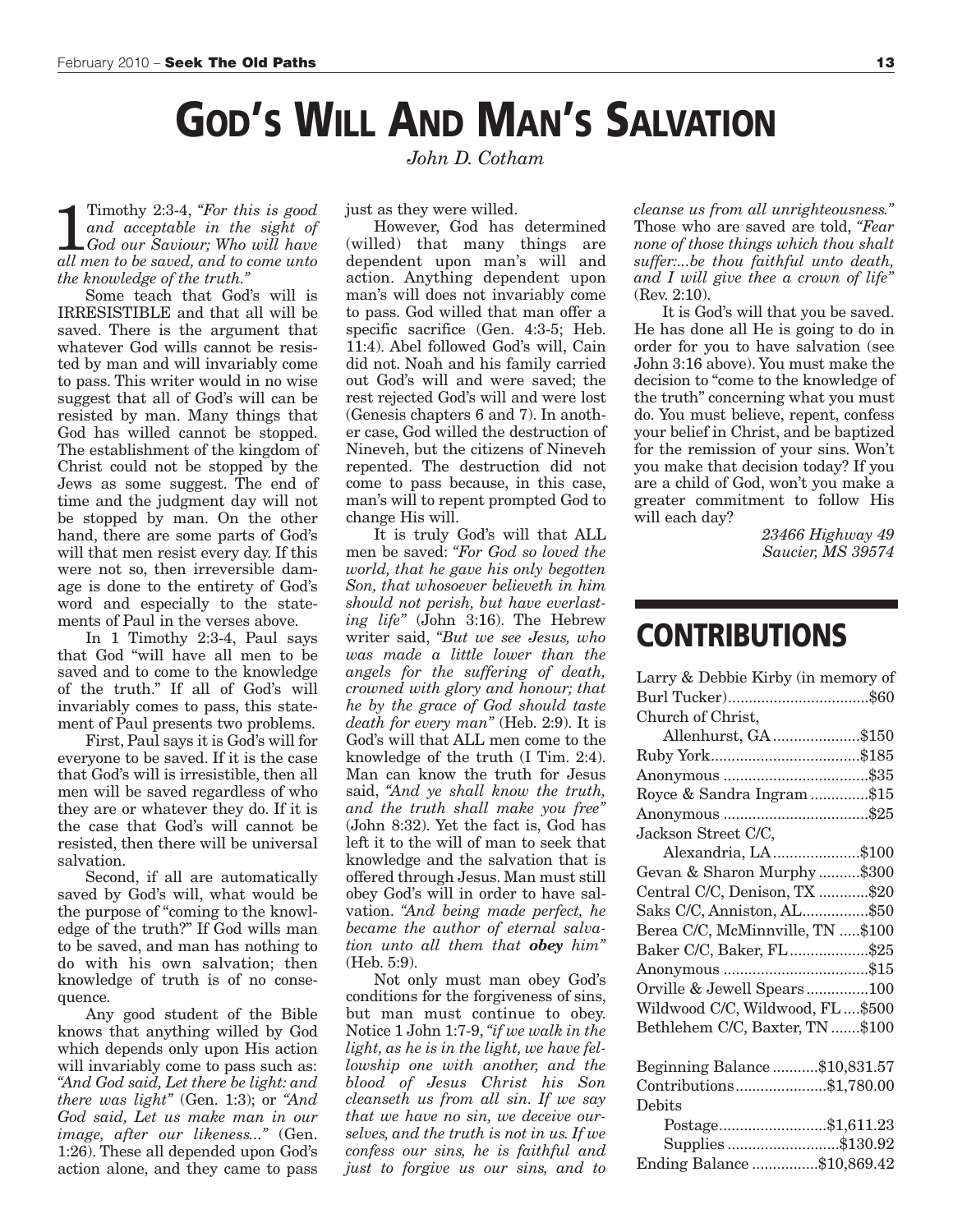

## **PLACING MEMBERSHIP**

*James Dennison*

the word "church" in our English Bibles is translated from the Greek word *ekklesia.* This word is also translated as "assembly" in Acts 19:32,39,41, Acts 7:38, R.V.; and as "congregation" in Hebrews 2:12, R.V., as well as an alternate reading in Matthew 18:17, R.V.

In relation to Christians, the word "church" is given two different applications in the New Testament. 1) The totality of all the saved (redeemed, saints, etc.) of the whole world. Such usage is found in Matthew 16:18, Ephesians 1:22, Colossians 1:18. We generally speak of this usage as the "universal church". 2) A group of Christians who have united together to work and worship as a single unit. Such usage is found in Acts 20:28, 1 Corinthians 1:2, Galatians 1:13, 1 Thessalonians 1:1. We usually speak of this as the "local church."

In Acts 14:23 and Philippians 1:1, we find that the "local church" is given a plurality of elders whose task is: 1) to "oversee" (Acts 20:28; I Peter 5:2); literally, "to look over — or after — a flock". 2) To "feed (or tend) the flock" (Acts 20:28; I Peter 5:2). 3) Teaching (I Tim. 3:2). 4) Protect (Titus 1:9). 5) "Rule" (I Tim. 5:17; Heb. 13:17); literally, "To stand before" or "To be at the head as leader". 6) To be an example or pattern (I Peter 5:3). 7) To watch after and give an account to God for souls in their charge (Heb. 13:17).

If elders adequately perform their God-given tasks, and discharge their responsibilities to the flock, they must know who are members of the "local flock — church", which they oversee. This necessitates what is generally called "being identified" or "placing membership." By this process the elders know that you are not "just a visitor" but that you intend to "work and worship" as a

member of that congregation and to be under their oversight.

The scriptures indicate that Christians should be not only a part of the "universal church," but also a part of a "local church." When Paul arrived at Jerusalem, he endeavored to "join himself" to the disciples there (Acts 9:26). Paul and Barnabas later became "identified" with the church at Antioch (Acts 11:26; 13:1).

Though it is conceivable that conditions may exist, where for a time one is a member only of the "universal church" (Acts 8:35-39), he should, as soon as possible, become "identified" with a "local church," as did Paul and Barnabas (Phil. 4:9). If there is not a faithful congregation of the Lord's people meeting in that area, he should begin one. Thus, the idea that one can be a member of a "local church" where he has not worshipped for weeks, months, and sometimes years, is denominational in origin and unscriptural in concept.

Some, to avoid responsibilities and discipline, will become "floating members" — just visiting around from place to place, never "identifying" with any one congregation. If these people become needful of discipline and are approached by the elders of any of the congregations where they attend, their immediate reply is; "but, we're not members of your congregation!" Therefore, to eliminate this, when we move to another town or permanently sever our connection with a congregation, we should find another faithful congregation of the Lord's people and "join" ourselves to them — settle down and go to work.

Also, we should not lightly sever our connection with one congregation and "place membership" with another. Naturally, if we move from one town to another, it becomes essential that we do so at once. Sometime we may deem it necessary to become

part of another "local church" within the same general area where we have previously worked and worshipped because: 1) We feel it necessary for our own spiritual growth. 2) We feel that such will enable us to be more effective and useful for the Lord. 3) There are unscriptural doctrines and/or practices in the former congregation which we are unable to correct. However, let us be sure that we can substantiate our claim of such. 4) There is such a strong difference of opinion as to the advisability — not scripturalness — of a particular work or activity that we feel it is better for peace and harmony that we work and worship elsewhere (Acts 15:36-41). If this is the reason, when at all possible, we should "forbear" with one another (Eph. 4:2). 5) We have been unscripturally and unjustifiable "withdrawn" from and are unable to get the mistake corrected. This sometimes happens. But let's be positive it is they who are wrong and not us! Also, that we have done ALL in our power to rectify the error!

When we leave one congregation and become "joined" to another, we should be ENTIRELY POSITIVE that our motives are honest and justifiable. It should never be done: 1) To put pressure on the former congregation to honor our particular whim. 2) Because the truth has been preached and our toes thereby stepped on. 3) To escape discipline or responsibilities. 4) Through jealousy and envy because we have been passed over for some particular work. If it be for such reasons as these, we will soon be dissatisfied with the new congregation!

When one "identifies" himself with a congregation, he should be admitted into the fellowship of that "local church." If there seems any reason to doubt or question his previous faithfulness, the elders should exert every effort possible to satisfy themselves that this person is faithful and not in need of restoration. If it is found that he has not been faithful, or transferred membership to escape needed discipline, then the church should institute disciplinary action against this new member just as they would against any other. Likewise, if we seek to sever our connection with one congregation that we may be "joined" to a religious body in error, the elders have no course open but to begin disciplinary procedure.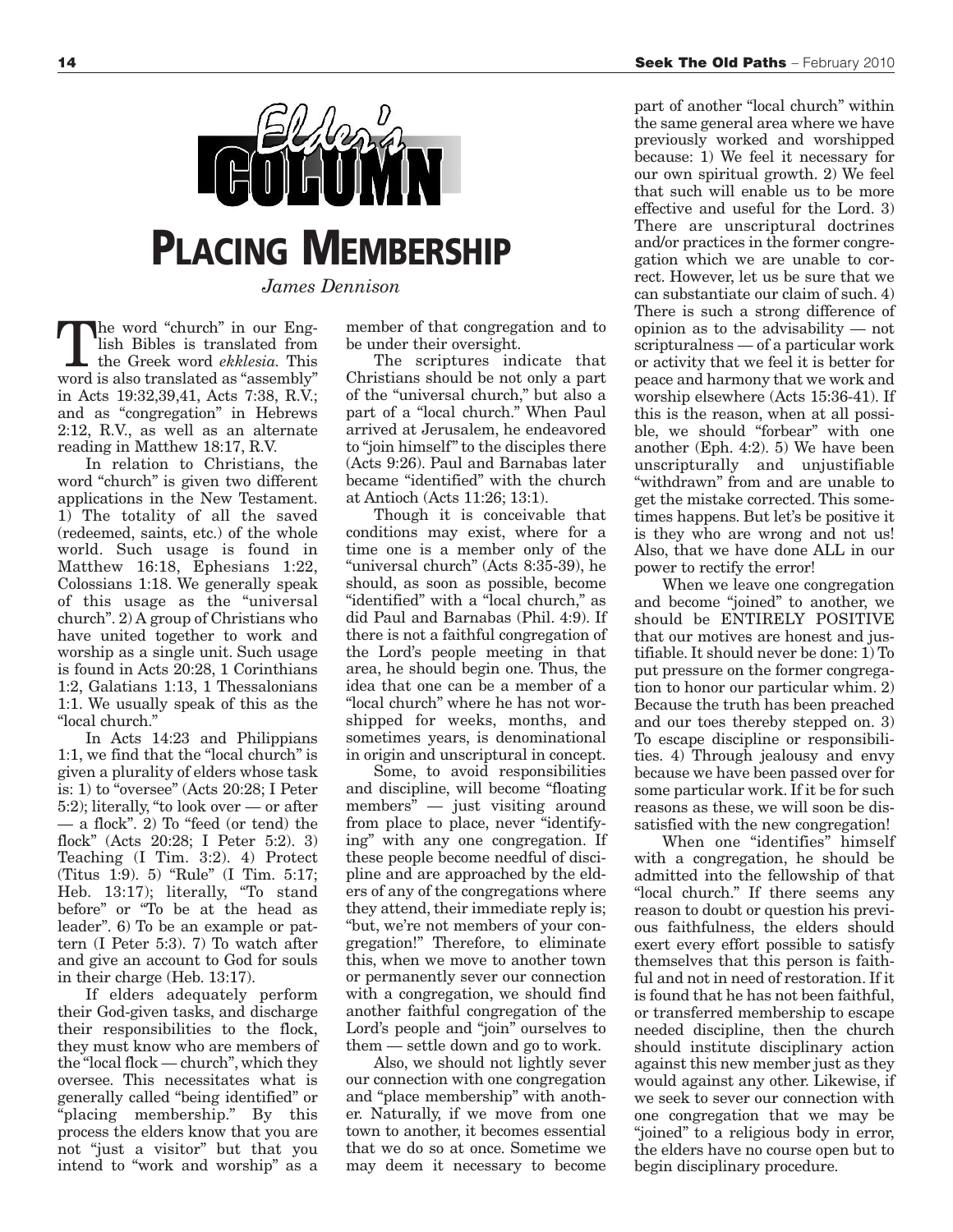# **THE SWORD OF THE SPIRIT, THE WORD OF GOD!**

**The apostle Paul vividly de-**<br>scribes the Christian's armor:<br>"Wherefore *take unto* you *the* scribes the Christian's armor: *whole armour of God, that ye may be able to withstand in the evil day, and having done all, to stand. Stand therefore, having your loins girt about with truth, and having on the breastplate of righteousness; And your feet shod with the preparation of the gospel of peace; Above all, taking the shield of faith, wherewith ye shall be able to quench all the fiery darts of the wicked. And take the helmet of salvation, and the sword of the Spirit, which is the word of God"* (Eph. 6:13-17). It is God's inspired, infallible, inerrant Word that we want to consider in this study.

The Word of God is not only important, it is essential to one who desires to go to Heaven. Without a complete and sufficient guide, man is doomed to find his way to Heaven. God's faithful prophet Jeremiah said, *"O LORD, I know that the way of man [is] not in himself: [it is] not in man that walketh to direct his steps"* (Jer. 10:23).The Holy Scriptures are such a guide or road map. The apostle Paul says, *"All scripture [is] given by inspiration of God, and [is] profitable for doctrine, for reproof, for correction, for instruction in righteousness: That the man of God may be perfect, throughly furnished unto all good works"* (II Tim. 3:16-17).

Jesus Christ is our example (I Peter 2:21). He effectively used the "sword of the Spirit" when tempted by the devil. Satan wanted Christ to demonstrate His power by turning stones into bread, but the Lord rightly answered, *"...Man shall not live by bread alone, but by every word that proceedeth out of the mouth of God"* (Matt. 4:4). Keep in mind that the Lord's answer is a long established principle! Long ago Moses stated, *"And he humbled thee, and suffered thee to hunger, and fed thee with manna, which thou knewest not, neither did thy fathers know; that he might make thee know that man doth not live by bread only, but by every [word] that proceedeth out of the mouth of the LORD doth man live"* (Deut. 8:3). Mark it down well, the *Marvin L. Weir*

sword of the Spirit will not fail one today!

While it is true that man must have bread in order to survive, it is equally true that "bread alone" indicates that one is dead while he lives! Jesus was extremely popular with the masses after feeding the five thousand (Matt. 14), but when He refused to be a mere "bread Messiah," the number of followers dwindled considerably. Those today who refuse to supply man with his "felt needs" while feeding him spiritual bread will also grow smaller in number. The faithful, however, will stand where Jesus stood and say, *"For the bread of God is he which cometh down from heaven, and giveth life unto the world"* (John 6:33).

It is not that the Lord is not conscious of our physical needs. He is! But He also knows that man's greatest problem is not physical starvation or poverty, man's greatest problem is sin. In fact, the more material things some folks have, the greater the probability they will forsake following the Word of God. The Lord's statement in Matthew 16:26 must not be forgotten: *"For what is a man profited, if he shall gain the whole world, and lose his own soul? or what shall a man give in exchange for his soul?"* There is something far more important and precious than the "bread of the world" which is here today and gone tomorrow.

Let us reflect again on the statement Jesus made in Matt. 4:4: *"...Man shall not live by bread alone, but by every word that proceedeth out of the mouth of God"* (emph. MLW). Many people in this world believe some of what Jesus teaches in the Holy Scriptures. Most people readily admit, however, that they do not necessarily believe all the Bible teaches. Please make special note of "every word" as recorded in Matthew 4:4. Jesus did not teach that man will live by some words, most words, or a few words, but by "every word that proceedeth out of the mouth of God."

The Bible is not a "pick and choose book" whereby one can accept one verse of Scripture and reject another verse of Scripture. Listen to

the Lord as He says, *"He that rejecteth me, and receiveth not my word, hath one that judgeth him: the word that I have spoken, the same shall judge him in the last day"* (John 12:48). Again, Christ declares, *"And why call ye me, Lord, Lord, and do not the things that I say"* (Luke 6:46)? Christ is not the ruler of the one who adamantly refuses to do what the Lord says one must do to be His follower.

It will not be a tomahawk, a colt 45, a cruise missile, or a nuclear warhead that gets us to Heaven. If Heaven is to be the home of our soul, it will be because we were familiar with and effectively used the "sword of the Spirit" every day of our journey through this foreign land.

May we hunger after "spiritual bread" and remember that the only citizenship that matters is located in Heaven (Phil. 3:21).

> *815 42nd St. SW Paris, TX 75460*

### **WHAT MEN PREFER**

• **Men prefer their own authority rather than the Lord's.** Jesus has ALL authority (Matt. 28:18). It is by HIS WORD that we will be judged (John 12:48).

• **Men prefer denominations rather the Lord's church.** Jesus built only ONE church (Matt. 16:18). He is the saviour of the body, the church (Eph. 5:23; 1:22-23).

• **Men prefer human names rather than the Lord's name.** There is no other name than Jesus by which we can be saved (Acts 4:12). There is no shame in being a Christian (I Peter 4:16). "The churches of Christ salute you" (Rom. 16:16).

• **Men prefer their own way of salvation rather than the Lord's way.** "He that believeth and is baptized shall be saved" (Mark 16:16). "Repent and be baptized...for the forgiveness of sins" (Acts 2:38).

• **Men prefer their own way of worship rather than the Lord's.** Man's way of worship is vain (Matt. 15:8-9). The Lord's worship is in spirt and in truth (John 4:24).